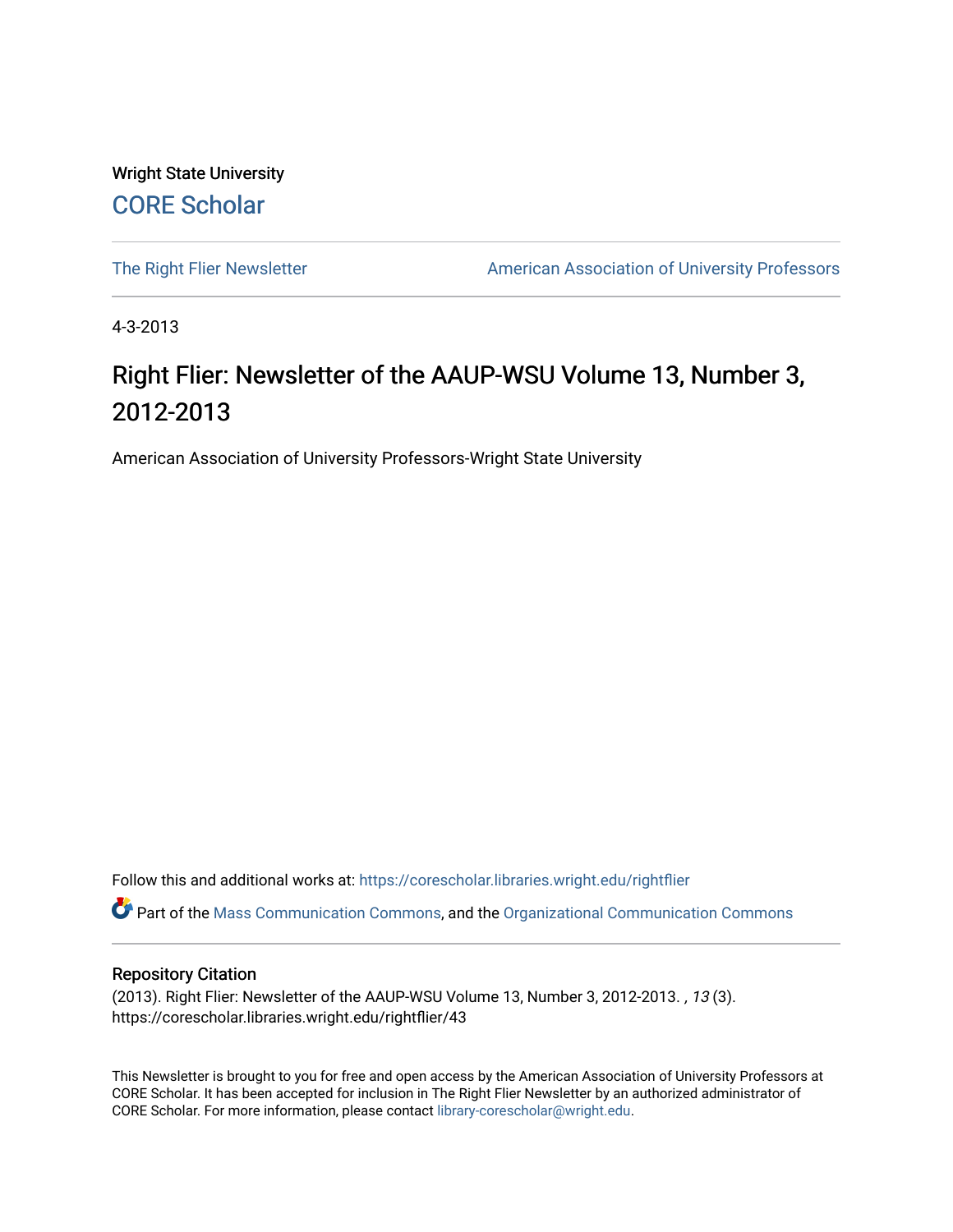# **The Right Flier**

# **The Newsletter of AAUP-WSU**

**Volume 13, Number 3 2012-2013 A** *Special Issue* **for NTE Faculty**

**Editors: Marty Kich and Linda Farmer**

## **What It Takes to Get a Good Contract**

by Rudy Fichtenbaum, Chief Negotiator and Jim Vance, Communication Officer

We have a union. What's it going to take to get a good contract? The answer is *not* to have a clever negotiating team skilled at debating with the other side. In fact, negotiating is really about political power. On their own, individuals have very little power. Together, they *can* have power, but it doesn't happen automatically.

What does it take to have power at the negotiating table? The key is convincing the other side that failure to respond reasonably to your demands will have serious consequences. Of course, everyone understands that the ultimate power workers have is to withhold their services, i.e., to go on strike. However, there are many ways for workers to engage in activity that has consequences for an employer short of striking.

Employers are very conscious of their reputation. At a university, the employer – the administration – cares about how the university is perceived in the community, among students, and among alumni. Putting pressure on the administration to make concessions at the negotiating table thus entails making your demands look reasonable and the administration's position unreasonable.

Part of looking reasonable is convincing your own members that your demands are truly reasonable! For example, if you are asking for a raise and the administration says it doesn't have the money, it is going to be hard to convince your members to engage in some action if they believe the administration. So, the first thing to do is to show that the administration does have money for raises. Often this means looking at the ways that the administration is misusing funds that it has, i.e.,